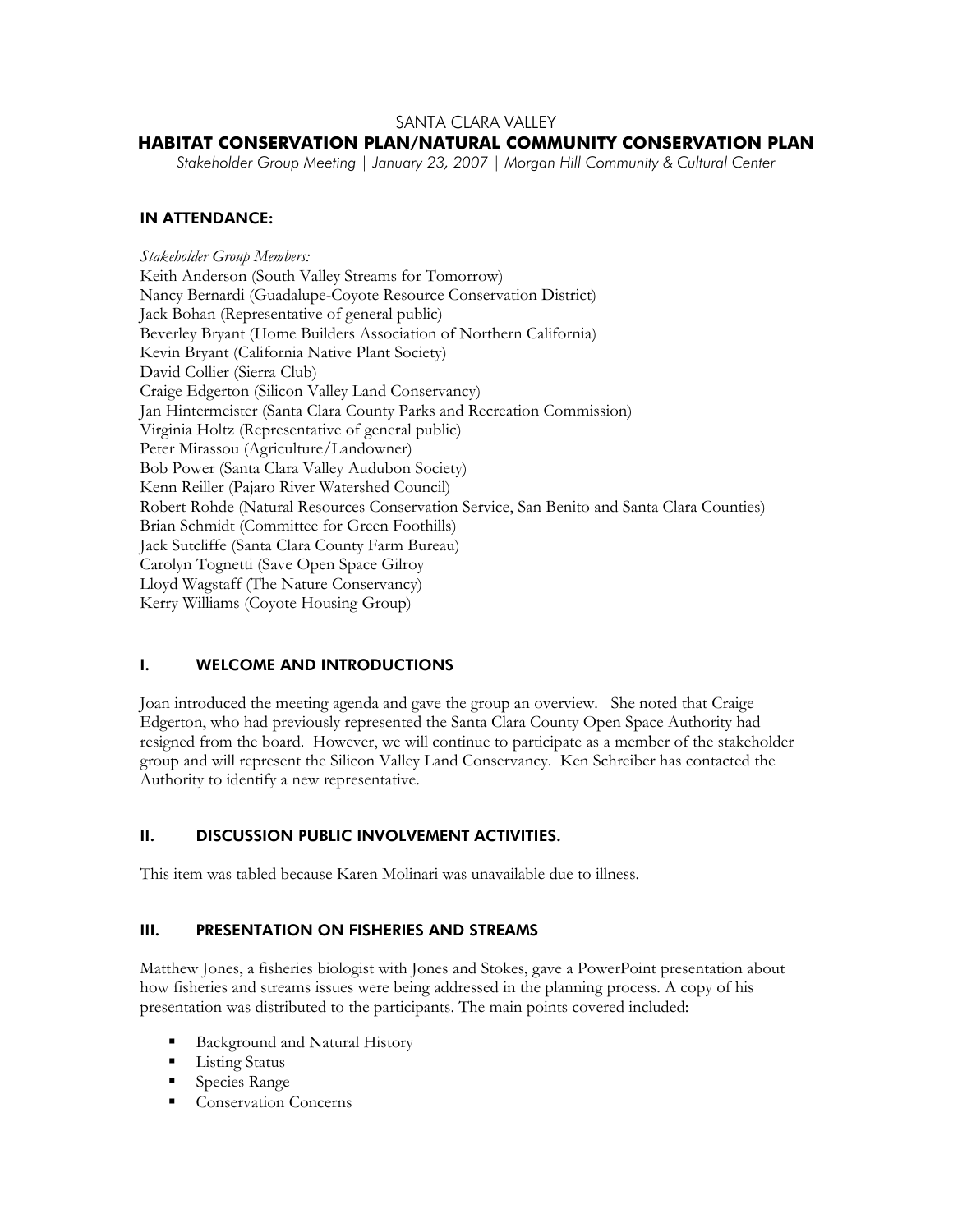- **Conservation Options**
- Technical Challenges

Stakeholders were encouraged to ask questions throughout the presentation. Craige asked about the definition of critical habitat. Matthew explained that it is habitat that is essential for a species to survive. Even if a species is not regularly found in that location (for instance, a portion of a stream that is used briefly during migration), if the habitat is essential it is listed as critical habitat. For fish, stream areas below the "ordinary high water mark" are eligible.

Kenn Reiller observed that the whole riparian corridor is important, not just the water. He explained how land use practices can contribute to sedimentation, which can destroy fish habitat. Keith and Matthew responded that technically, terrestrial riparian corridors are not critical habitat according to the legal definition, but the HCP is not limited to considering critical habitat.

Ken Schreiber observed that the HCP is unusual in that it combines terrestrial and aquatic issues. He reminded everyone that understanding aquatic issues requires a change in mindset from many of the planning concepts used for terrestrial species.

The group also wondered how distinct populations are defined. Matthew explained they are defined by small watersheds (not "gross" or very large watershed). Keith commented that lamprey extend their range beyond that of other fish, and gave the example of lamprey using their sucker mouths to get up a dam.

There was some confusion about the map showing the occurrence of Steelhead. Matt reviewed that on the maps the green lines mark known habitats, the red lines correspond to areas where the fish do not occur, and the yellow lines show streams that have not been fully investigated. ( The presentation containing the maps discussed in this section have been posted on the project website.)

There was also some confusion about the habitat model. Some barriers (represented by green dots) are passable in most conditions. Yellow dots represent barriers that come and go. Red dots represent barriers that exist at all times and in all climatic conditions. Craige commented that red dots signify that upstream habitat is not accessible. Jack asked about a specific red dot on the middle of the reservoir that appears to be out of place. Matthew explained that the model is being refined.

David Collier asked if the model could be used to identify historical habitat that can be reclaimed. Matthew explained that this is a first version, but this will be possible with later iterations of the model. The model will eventually be used to map conservation options.

Lloyd asked if the point was to tie the goals together, since he felt everyone was looking for an end result of improved habitat.

Jack asked what type of developments triggers the HCP. David Zippin explained that a wide range of activities will be covered. The group has not defined the exact activities, but will. David Zippin continued that the HCP might impose some restrictions on new development, like permeability or erosion rules. He said the key question regarding new restrictions is achieving the most conservation benefit for the dollar.

Ken Schreiber commented that the Water District once implemented some policies that appeared to regulate development by the water's edge and it was very controversial. The issue was resolved by giving local jurisdictions more direction, not by enacting large-scale new regulations. It is important to keep the history of previous proposals in mind and learn from these issues.

Kenn Reiller commented that the group should know that many of the streams in the county were engineered/designed 20 years ago, when the flows were much smaller. Twenty years ago the channels

Santa Clara Valley HCP/NCCP | January 2007 Stakeholder Group Meeting 2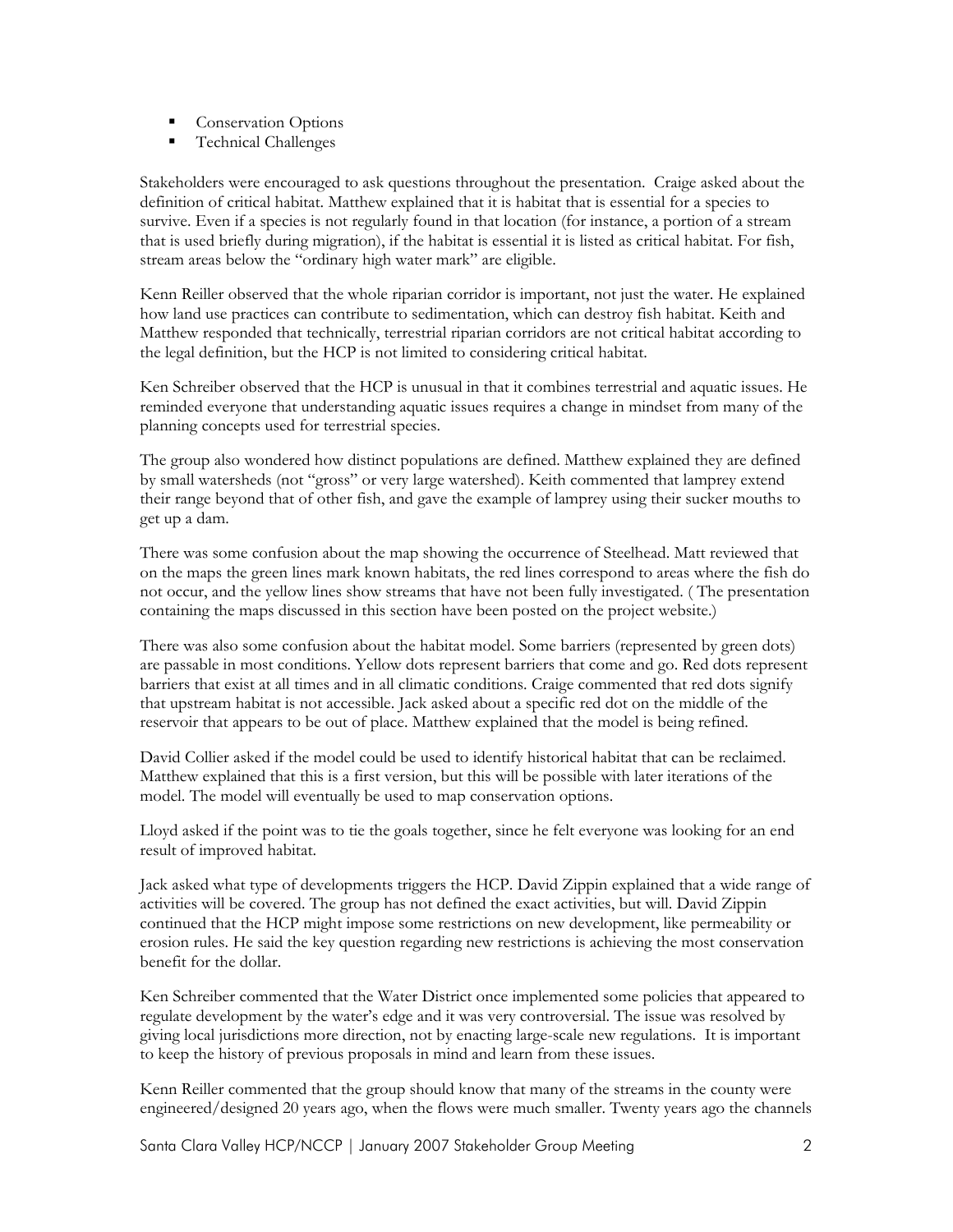were adequate for 100-year floods, but now they handle a much higher volume of water and flood more often. The Water District responds by cleaning channels, which impacts habitat. Developments that are a distance from the creek are connected because their storm water drains quickly into streams.

David Collier pointed out that the HCP process is about smoothing the way for development and ensuring habitat is protected. He agreed with Ken Schreiber's comment about avoiding controversy, but thinks there needs to be more discussion. If the group cannot ensure a species survival, than what is the point of their work?

Brian said he has looked for conservation opportunities in Santa Clara, and the Water District wants to maintain mitigation credits. He asked if the ideas being talked about in the HCP are consistent with the Water District's plan. David Zippin said the Water District is a willing participant and is willing to compromise. It is thinking holistically. He continued, past problems may have been due to the previous piecemeal approach. The consultants are starting to discuss details with the District and the conversations are substantive.

Brian asked if the District will give up its credits. David Zippin said the HCP is moving away from talking about credits and looking for mitigation that all agencies can buy in to.

Kenn Reiller commented that figuring out the best way to engage the Water District is important, and there is lots of room for negotiation.

Keith felt that Santa Clara Valley Water District had made some decisions in the past that are having serious consequences. Keith shared a current situation where there is very little water stored in Uvas Reservoir and due to current limited rainfall there is not enough to release to the Uvas Creek to support Steelhead. Joan noted that Ann Draper and Pat Showalter from the District (who usually attend the meetings) were not available to comment on this topic with the group.

Craige asked whether the completed HCP would contain specific recommendations about specific barriers. David Zippin responded that in some cases it would and in some it would not. For some barriers, it will list recommendations. This is more likely to be the case if the barriers are already under the control of the local partners. On the other hand, he continued, some times it is important to stay general because the HCP team does not know the options or does not have control.

## IV. DISCUSS CONTENTS ON CONSERVATION STRATEGY AND PROVIDE UPDATE ON PROCESS FOR DEVELOPING BIOLOGICAL GOALS

David Zippin presented a PowerPoint about the conservation strategy and biological goals. The presentation covered what the conservation strategy will look like and what will be included in it. It will also describe a process.

Craige commented that there will always be conservation strategies that overlap. David Zippin agreed. Craige also asked about financing, and David Zippin explained that is a separate section.

Jack asked about the advantages of including more maps versus fewer maps. David Zippin explained that the consultants will use a hybrid approach. The maps will not have parcel lines or specific details since this information can be sensitive.

Virginia asked where the process of developing the conservation strategies starts and where the Stakeholder Group comes in. David Zippin explained that they are still working out the sequence of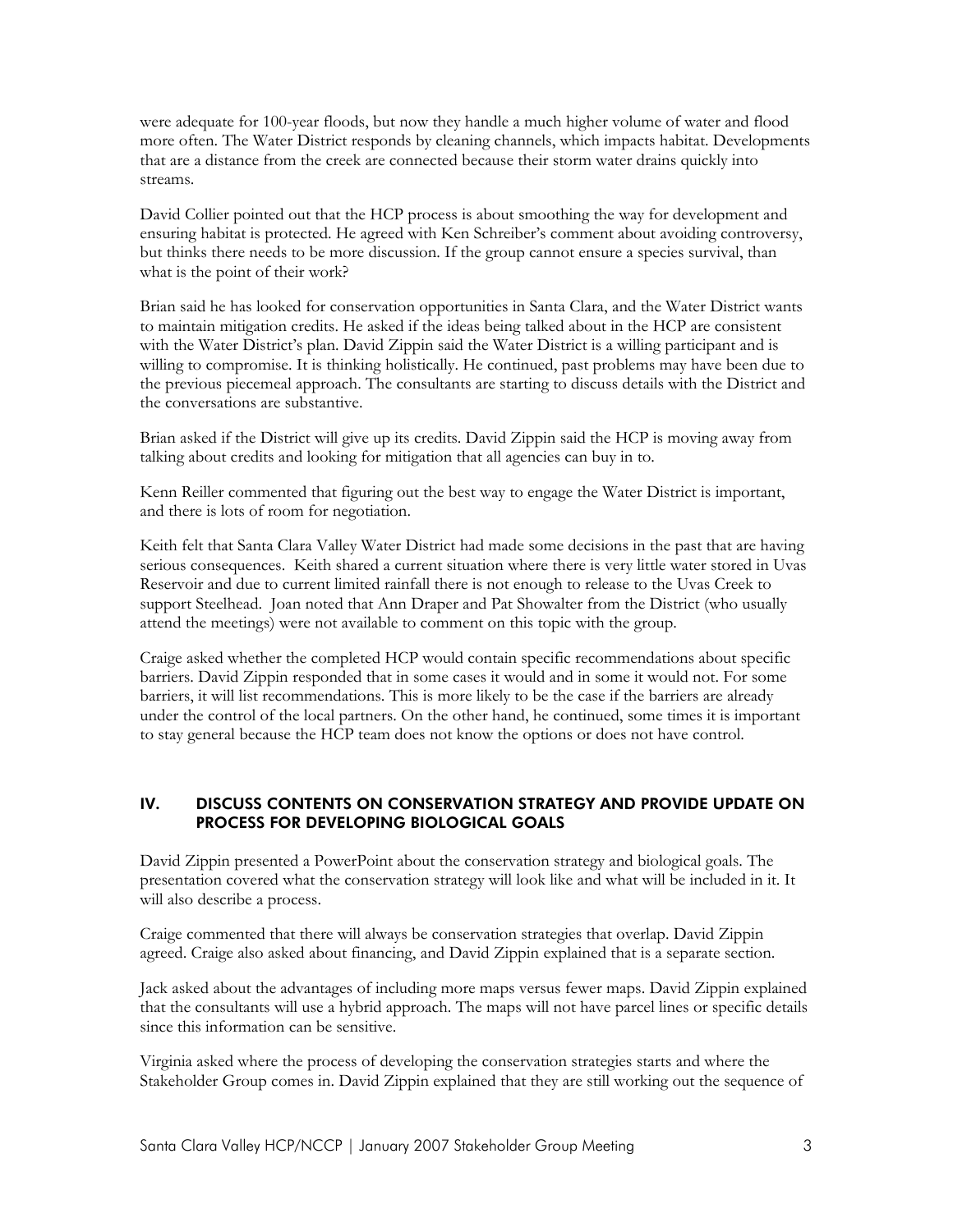the different components and when to come to the group. The group will see different components of the plan before seeing the whole document.

Kenn Reiller asked about the difference between what is technically feasible and fiscally realistic. David Zippin commented that there is a legal definition of feasible. Brian asked about mix-andmatch versus distinguishable strategies. Both are options.

Craige asked if it would be realistic to have some parcels that are already preserved that are not in the reserve system. Issues like this will come back to the Stakeholder Group after decisions are made. This will affect management and monitoring.

Brian asked about the rationale for including existing parks. David Zippin explained it has to do with the interest of the organization that owns the park in being included and their ability to make changes in their management plans to address habitat restoration and/or maintenance issues. The advantage of including existing parks is that the HCP would be able to provide money to the parks.

David Collier asked about the idea of an endowment so there are always funds. David Zippin responded funding is another question altogether.

Brian commented that the goal is to mitigate to make up for impacts. David Zippin said developers will need to mitigate no matter what. The part where there is more flexibility is recovery (beyond mitigation).

David Collier said that there may be active forces that contribute to species not doing well. In some cases, the species are not listed per the endangered species act. Is there a word for steps that are taken to prevent species from being listed, he asked. David Zippin noted that the group can call that *recovery* for the purposes of the HCP. David Collier wanted the record to be clear that *recovery* can mean preventing species from becoming threatened or endangered.

Craige asked how an objective can be measurable and quantified. David Zippin said there might not be a number goal, say preserve 1000 acres, but it still must be measurable.

## V. PROVIDE UPDATE ON MANAGEMENT TEAM ACTIVITIES

Ken provided an update from the Management Team

#### *Science Advisers Report*

The Science Advisers Report is now available and copies were distributed to the group. The report will be formally presented at the March meeting and Stakeholders will have time to provide feedback about this in March. The management team will provide formal comments on the report to the Science Advisers.

#### *Pajaro report*

The Water District hired the San Francisco Estuary Institute to do a watershed report on the historic ecology of the Pajaro watershed. A highlights/major findings version of the report will also be available and distributed to the group shortly.